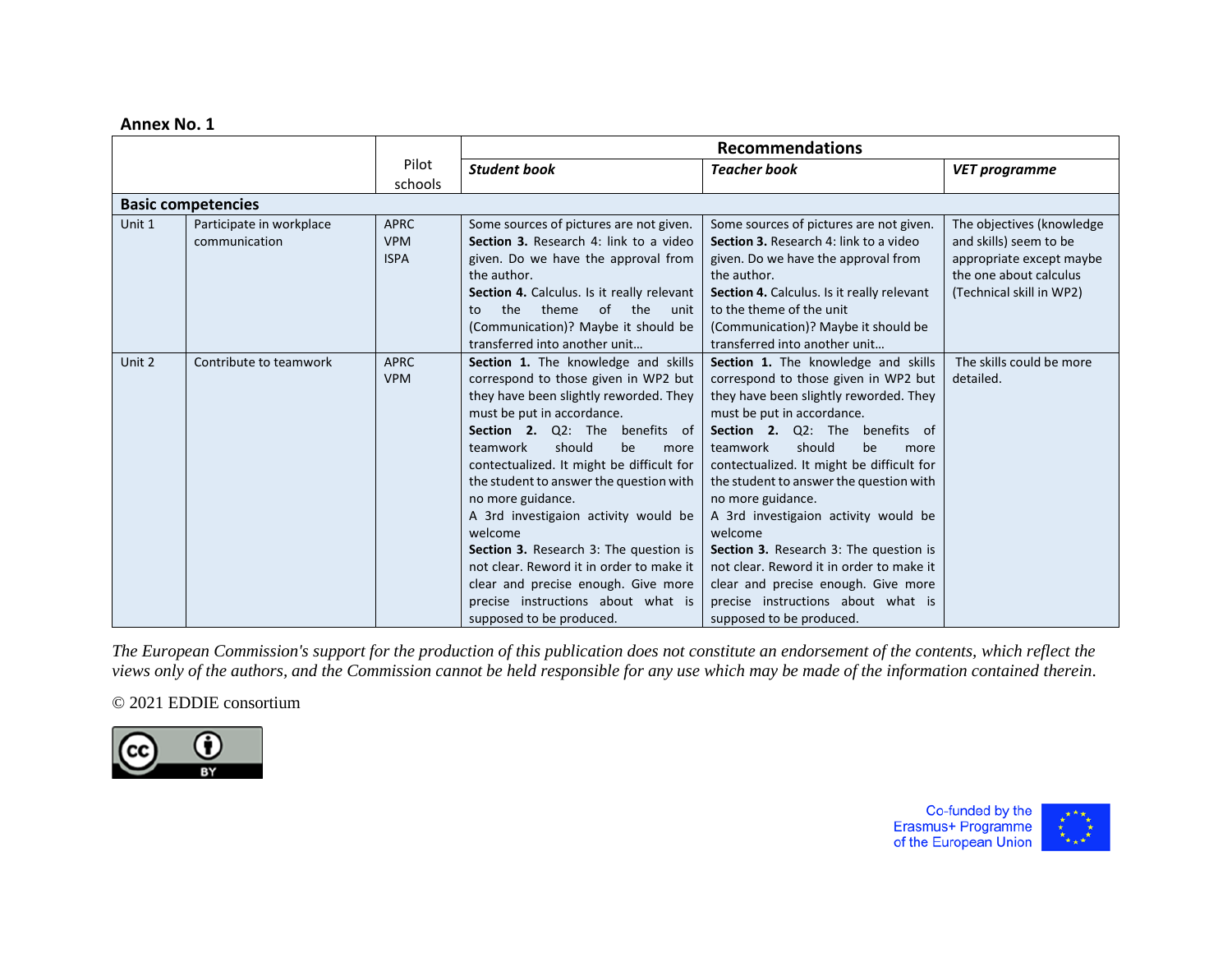| <b>Section 4.</b> Activity 3: Several examples | <b>Section 4.</b> Activity 3: Several examples |  |
|------------------------------------------------|------------------------------------------------|--|
| of topics for the cards should be given.       | of topics for the cards should be given.       |  |
| Section 5. Globally, the contents              | Section 5. Globally, the contents              |  |
| correpond to elements of method. The           | correpond to elements of method. The           |  |
| 4 elements of method are pertinent.            | 4 elements of method are pertinent.            |  |
| But it looks more like "elements to            | But it looks more like "elements to            |  |
| remember" rather than a method sheet           | remember" rather than a method sheet           |  |
| (Particularly method 1 and 2)                  | (Particularly method 1 and 2)                  |  |
| Here, the line conductor needs some            | Here, the line conductor needs some            |  |
| very concrete and simple method tools.         | very concrete and simple method tools.         |  |
| Why talking about "negociator" in              | Why talking about "negociator" in              |  |
| method 1? The term is not appropriate.         | method 1? The term is not appropriate.         |  |
| Method 4: give some precision on how           | Method 4: give some precision on how           |  |
| and when to implement the method.              | and when to implement the method.              |  |
| Section 6. Only one section (1. Teams).        | Section 6. Only one section (1. Teams).        |  |
| So why attributing a number and a title?       |                                                |  |
|                                                | So why attributing a number and a title?       |  |
| Very interesting to give examples that         | Very interesting to give examples that         |  |
| are specific to the line conductor, about      | are specific to the line conductor, about      |  |
| the different skills.                          | the different skills.                          |  |
| Section 7. The 8 exercices are actually 8      | Section 7. The 8 exercices are actually 8      |  |
| subsequent phases of one big exercise.         | subsequent phases of one big exercise.         |  |
| Some other short practical exercises           | Some other short practical exercises           |  |
| should be added.                               | should be added.                               |  |
| In the form, the context of the exercise       | In the form, the context of the exercise       |  |
| should be given prior the question 1           | should be given prior the question 1           |  |
| instead of question 2. The context             | instead of question 2. The context             |  |
| should more detailed.                          | should more detailed.                          |  |
| Idea: Given 3 different situations on          | Idea: Given 3 different situations on          |  |
| which<br>the<br>teamwork<br>be<br>can          | which the teamwork can                         |  |
| implemented.                                   |                                                |  |

# © 2021 EDDIE consortium



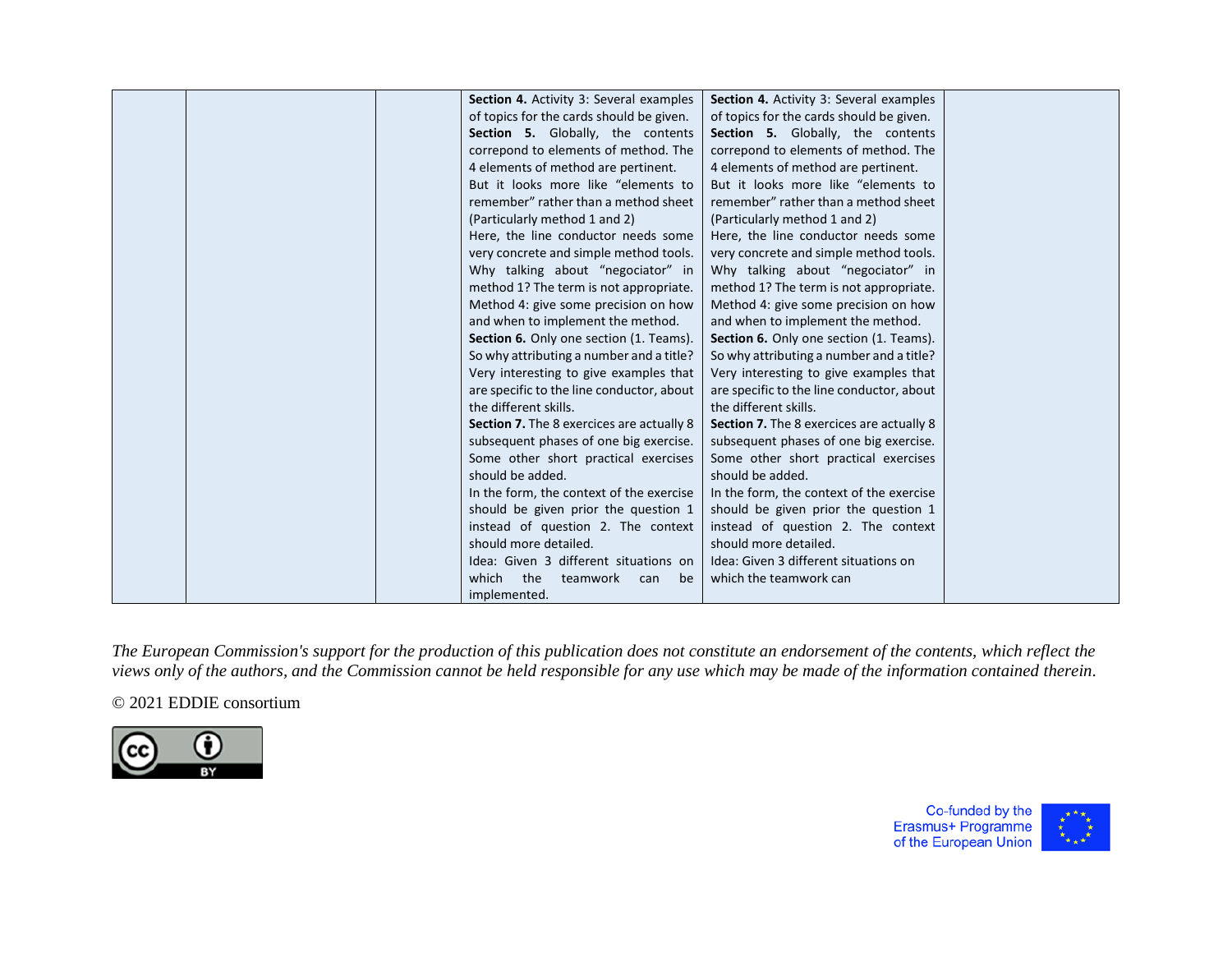| Unit 3 | 3.1. Work as a professional | <b>APRC</b> | Section 1: Objectives                          | Section 1: Objectives                     |  |
|--------|-----------------------------|-------------|------------------------------------------------|-------------------------------------------|--|
|        | (Entrepreneurial skills)    | <b>VPM</b>  | The objectives (knowledge and skills)          | The objectives (knowledge and skills)     |  |
|        |                             |             | seem to be appropriate except maybe            | seem to be appropriate except maybe       |  |
|        |                             |             | the one about "sustainability skills"          | the one about "sustainability skills"     |  |
|        |                             |             | (Organizational skills in WP2). It is          | (Organizational skills in WP2). It is     |  |
|        |                             |             | more relevant to the unit about green          | more relevant to the unit about green     |  |
|        |                             |             | skills.                                        | skills.                                   |  |
|        |                             |             | They are in accordance with the ones           | They are in accordance with the ones      |  |
|        |                             |             | listed in the curriculum.                      | listed in the curriculum.                 |  |
|        |                             |             | Section 2. 6 questions.                        | Section 2. 6 questions.                   |  |
|        |                             |             | Q1 to Q5 are strictly dealing with             | Q1 to Q5 are strictly dealing with        |  |
|        |                             |             | entrepreneurial skills. In order to            | entrepreneurial skills. In order to       |  |
|        |                             |             | emphasize the role of the line                 | emphasize the role of the line            |  |
|        |                             |             | conductor in this field, it may be             | conductor in this field, it may be        |  |
|        |                             |             | pertinent to orient activities toward          | pertinent to orient activities toward     |  |
|        |                             |             | "intrapreneurial skills".                      | "intrapreneurial skills".                 |  |
|        |                             |             | Intrapreneurship can be defined as the         | Intrapreneurship can be defined as the    |  |
|        |                             |             | process by which individuals who have          | process by which individuals who have     |  |
|        |                             |             | entrepreneurial traits<br>work<br>for <b>f</b> | entrepreneurial traits work<br>for        |  |
|        |                             |             | companies<br>and<br>entrepreneurs.             | companies<br>and<br>entrepreneurs.        |  |
|        |                             |             | unlike normal<br>Intrapreneurs are             | unlike normal<br>Intrapreneurs are        |  |
|        |                             |             | employees who simply function in a             | employees who simply function in a        |  |
|        |                             |             | role, intrapreneurs contribute to the          | role, intrapreneurs contribute to the     |  |
|        |                             |             | bigger picture and they are business           | bigger picture and they are business      |  |
|        |                             |             | minded. Intrapreneurs are responsible          | minded. Intrapreneurs are responsible     |  |
|        |                             |             | introducing ideas,<br>inspiring<br>for         | introducing<br>ideas,<br>inspiring<br>for |  |
|        |                             |             | creativity, leading and motivating those       | creativity, leading and motivating those  |  |
|        |                             |             | around them. They take proactive steps         | around them. They take proactive steps    |  |
|        |                             |             | to improve business operations and             | to improve business operations and        |  |
|        |                             |             | they ensure the business meets targets         | they ensure the business meets targets    |  |
|        |                             |             | to produce great results.                      | to produce great results.                 |  |

# © 2021 EDDIE consortium



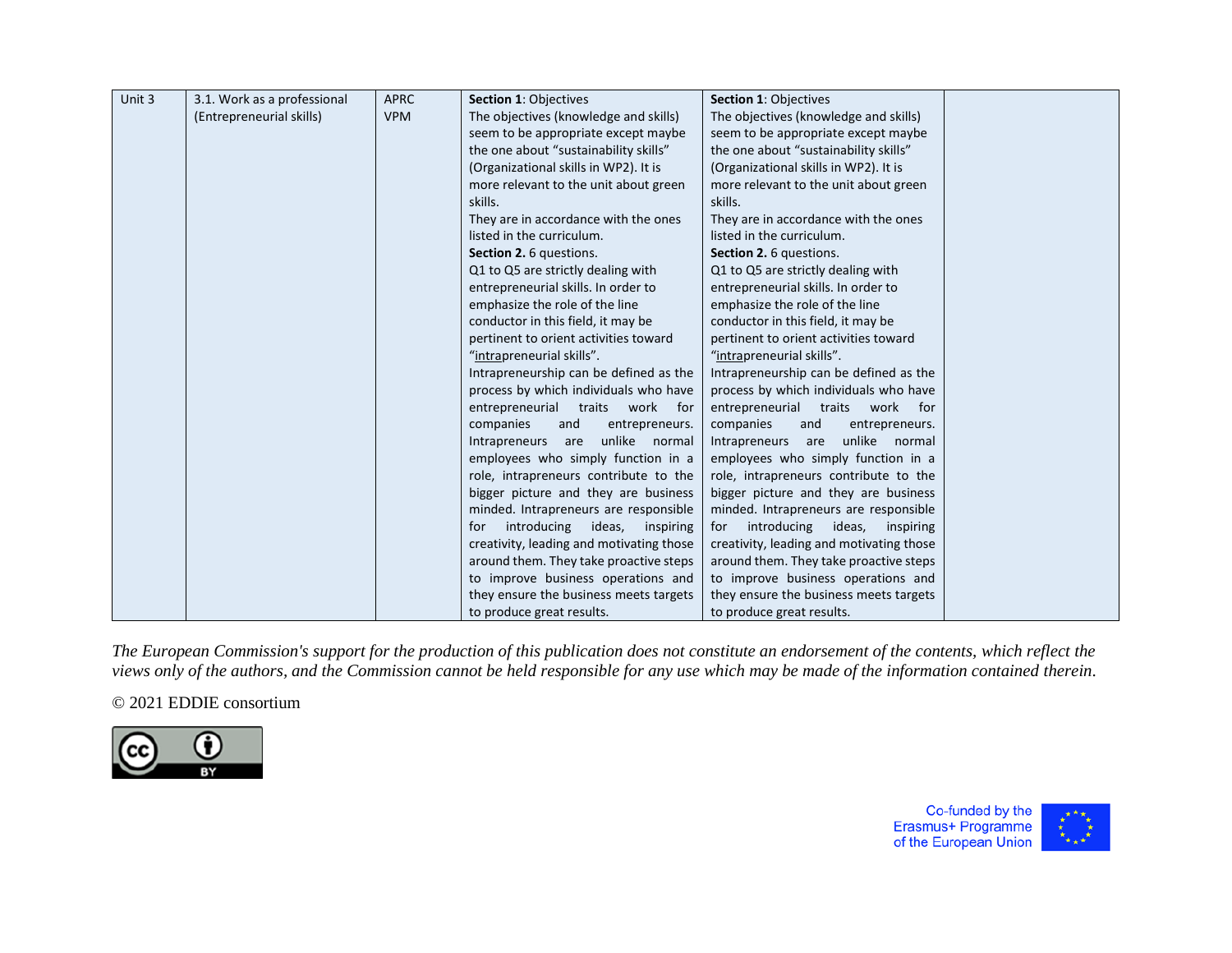| Source:                                     | Source:                                     |  |
|---------------------------------------------|---------------------------------------------|--|
|                                             |                                             |  |
| https://www.lcibs.co.uk/intrapreneurs-      | https://www.lcibs.co.uk/intrapreneurs-      |  |
| contribute-business-success/                | contribute-business-success/                |  |
| Q6: deals with "circular economy". It       | Q6: deals with "circular economy". It       |  |
| should be removed from this unit ans        | should be removed from this unit ans        |  |
| integrated into unit 3.2 about "Green       | integrated into unit 3.2 about "Green       |  |
| skills".                                    | skills".                                    |  |
| in Question about Teamwork                  | in Question about Teamwork                  |  |
| the link does not open;                     | the link does not open;                     |  |
| Section 3. Research 2 is not shown in       | Section 3. Research 2 is not shown in       |  |
| the right form (Green frame).               | the right form (Green frame).               |  |
| Research 3 is not relevant in this unit. It | Research 3 is not relevant in this unit. It |  |
| should be moved to unit 3.2 (Green          | should be moved to unit 3.2 (Green          |  |
| skills)                                     | skills)                                     |  |
| Research 4 is not relevant in this unit. It | Research 4 is not relevant in this unit. It |  |
| should be moved to unit 2 (Contribute       | should be moved to unit 2 (Contribute       |  |
| to team work)                               | to team work)                               |  |
| Considering these two last remarks, it      | Considering these two last remarks, it      |  |
| apears necessary to add 2 more              | apears necessary to add 2 more              |  |
| researches on the theme.                    | researches on the theme.                    |  |
| The article should be more developed        | The article should be more developed        |  |
| so as to constitute a significant source    | so as to constitute a significant source    |  |
| of knowledge. The notion of                 | of knowledge. The notion of                 |  |
| intrapreneurship could be the support       | intrapreneurship could be the support       |  |
| of this section.                            | of this section.                            |  |
| In Section 2 and Section 3 provided         | In Section 2 and Section 3 provided         |  |
| information, "teamwork" that is             | information, "teamwork" that is             |  |
|                                             |                                             |  |
| presented as a separate Unit 2.             | presented as a separate Unit 2.             |  |
| <b>Section 4. 3 activities Ok. But the</b>  | Section 4. 3 activities Ok. But the         |  |
|                                             |                                             |  |
| structure should be clarified (Activity 1;  | structure should be clarified (Activity 1;  |  |
| Activity 2; Activity 3)                     | Activity 2; Activity 3)                     |  |

## © 2021 EDDIE consortium



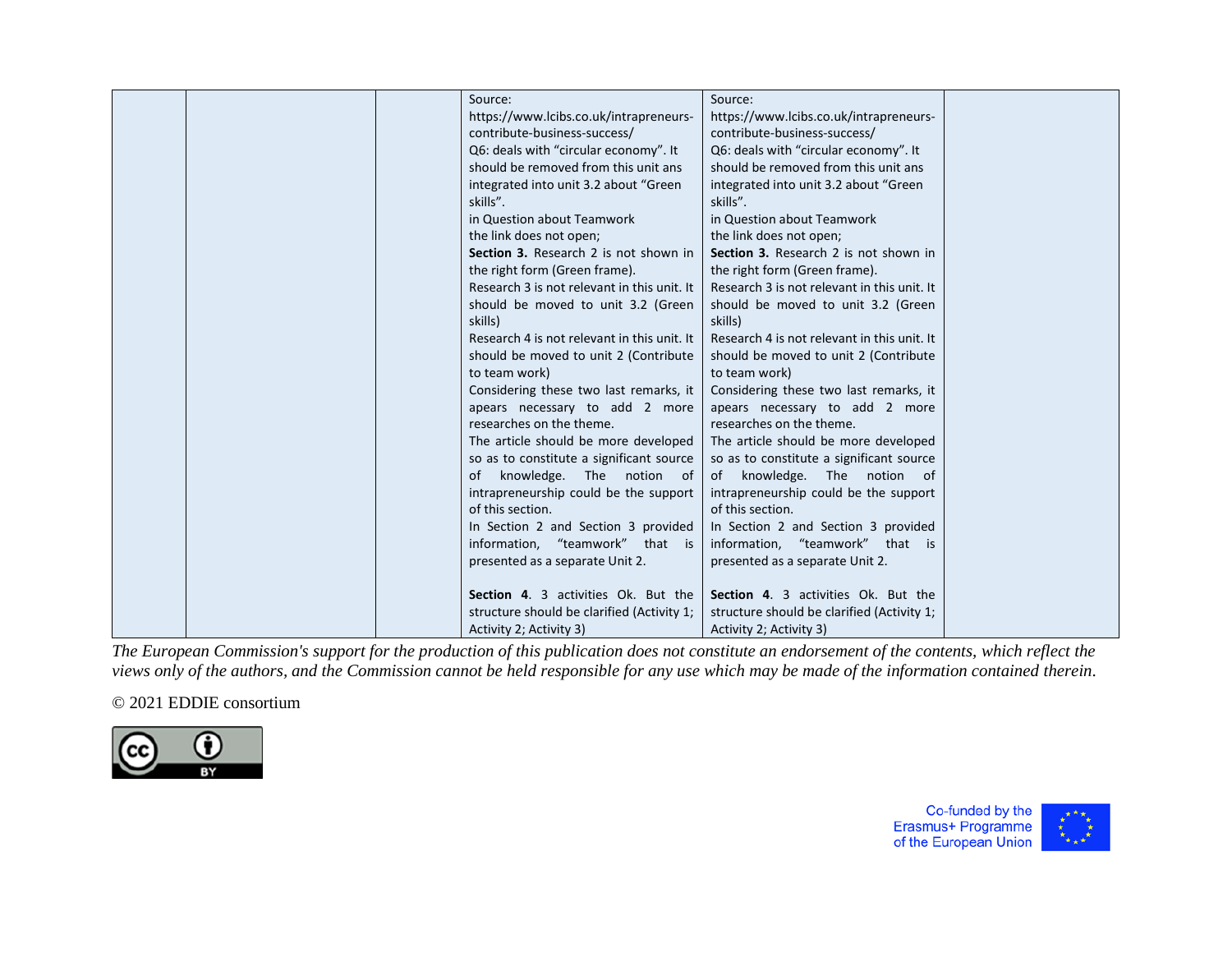|                             |             | Information missing in the "Material"<br>frames. | Information missing in the "Material"<br>frames.  |  |
|-----------------------------|-------------|--------------------------------------------------|---------------------------------------------------|--|
|                             |             | Interesting activities. Maybe the notion         | Interesting activities. Maybe the notion          |  |
|                             |             | of intrapreneurship should emphasized            | of intrapreneurship should emphasized             |  |
|                             |             | in order to avoid the risk of disinterest        | in order to avoid the risk of disinterest         |  |
|                             |             | from the line conductors.                        | from the line conductors.                         |  |
|                             |             | Section 5. To many questions. This               | Section 5. To many questions. This                |  |
|                             |             | section should be reworked with real,            | section should be reworked with real,             |  |
|                             |             | effective and operational guidance in            | effective and operational guidance in             |  |
|                             |             | order to apply entre/intra-preneurial            | order to apply entre/intra-preneurial             |  |
|                             |             | skills at the workplace (Line conductor).        | skills at the workplace (Line conductor).         |  |
|                             |             | Section 6. Must be completed with the            | Section 6. Must be completed with the             |  |
|                             |             | "intrapreneur" definition and the                | "intrapreneur" definition and the                 |  |
|                             |             | opertional skills attached to it.                | opertional skills attached to it.                 |  |
|                             |             | Paragraph on circular economy not                | Paragraph on circular economy not                 |  |
|                             |             | relevant here.                                   | relevant here.                                    |  |
|                             |             | Section 7. 3 exercises. Should be                | Section 7. 3 exercises. Should be                 |  |
|                             |             | completed with exercises dealing with            | completed with exercises dealing with             |  |
|                             |             | intrapreneurship applied<br>at the               | intrapreneurship applied at the                   |  |
|                             |             | workplace (Line conductor).                      | workplace (Line conductor).                       |  |
| 3.2. Work as a professional | <b>APRC</b> | Section 2. 1 article + only 2 questions.         | <b>Section 2.</b> 1 article $+$ only 2 questions. |  |
| (Green skills)              | <b>VPM</b>  | The 2 questions don't seem to be                 | The 2 questions don't seem to be                  |  |
|                             |             | related to "Green skills" but rather to          | related to "Green skills" but rather to           |  |
|                             |             | the "Knowledge of plastic material"              | the "Knowledge of plastic material"               |  |
|                             |             | unit.                                            | unit.                                             |  |
|                             |             | More investigation activities should be          | More investigation activities should be           |  |
|                             |             | added.                                           | added.                                            |  |
|                             |             | Section 3. 3 documentary researches              | Section 3. 3 documentary researches               |  |
|                             |             | based on video viewing. Interesting.             | based on video viewing. Interesting.              |  |
|                             |             | Maybe, transcripts could be given in the         | Maybe, transcripts could be given in the          |  |
|                             |             | manual (ex: Research 1). It could be             | manual (ex: Research 1). It could be              |  |
|                             |             | used as the article that is missing here.        | used as the article that is missing here.         |  |

## © 2021 EDDIE consortium



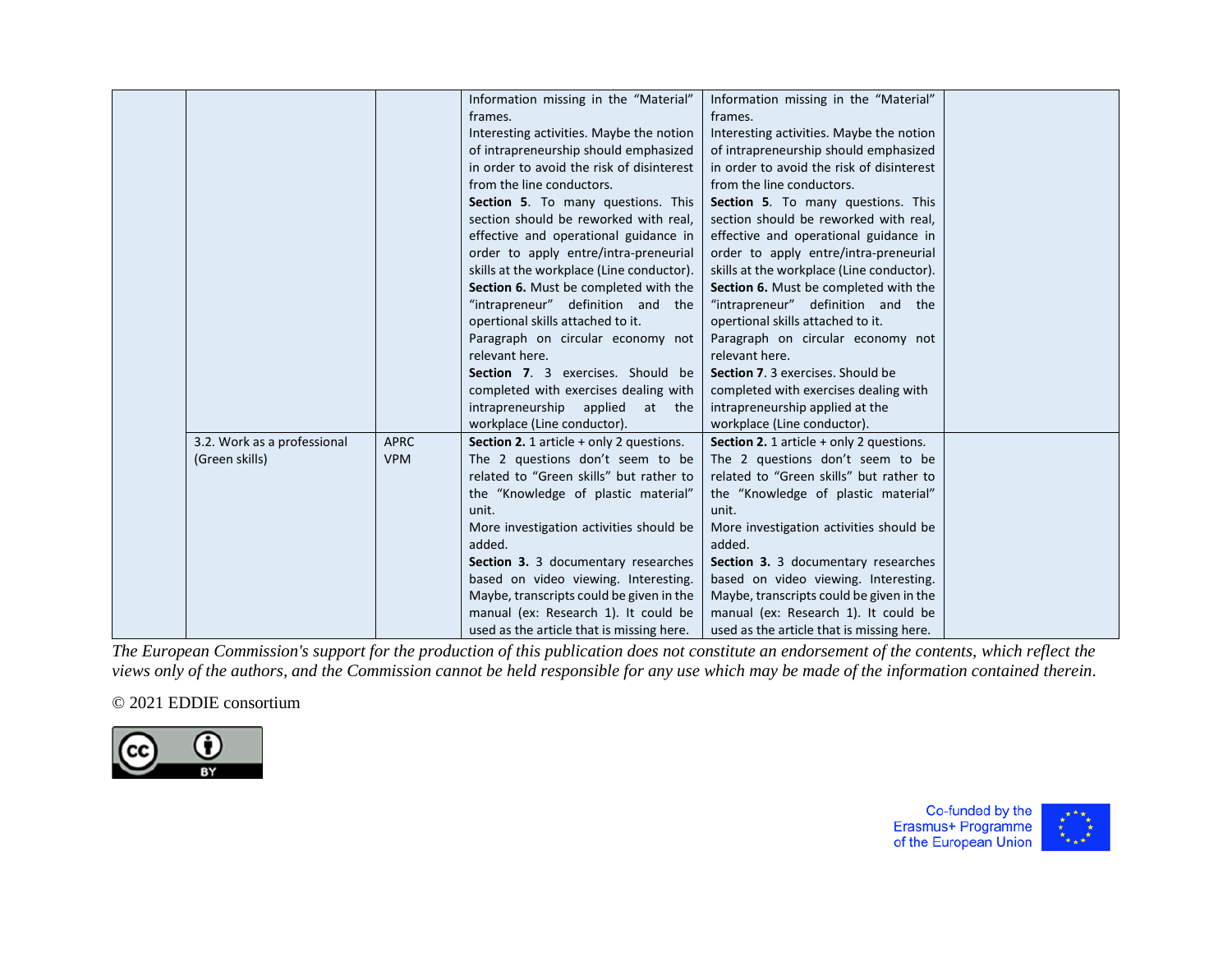|                             |             | A documentary research activity                | A documentary research<br>activity             |  |
|-----------------------------|-------------|------------------------------------------------|------------------------------------------------|--|
|                             |             | dealing with green skills at the               | dealing with green skills at the               |  |
|                             |             | workplace (Line conductor) is necessary        | workplace (Line conductor) is necessary        |  |
|                             |             | here. Otherwise, it remains a very             | here. Otherwise, it remains a very             |  |
|                             |             | general approach.                              | general approach.                              |  |
|                             |             | Section 4. Only 1 practical activity on        | Section 4. Only 1 practical activity on        |  |
|                             |             | sorting (Relate to unit 6). Well linked to     | sorting (Relate to unit 6). Well linked to     |  |
|                             |             | the objectives of the unit.                    | the objectives of the unit.                    |  |
|                             |             | Complementary activities should be             | Complementary activities should be             |  |
|                             |             | added.                                         | added.                                         |  |
|                             |             | <b>Section 5.</b> The contents of this section | <b>Section 5.</b> The contents of this section |  |
|                             |             | don't correspond to a method sheet. It         | don't correspond to a method sheet. It         |  |
|                             |             | seems to be a mix between an article           | seems to be a mix between an article           |  |
|                             |             | that would suit the "Investigation             | that would suit the "Investigation             |  |
|                             |             | activities" section and the "elements to       | activities" section and the "elements to       |  |
|                             |             | remember" section.                             | remember" section.                             |  |
|                             |             | Here we expect some very practical             | Here we expect some very practical             |  |
|                             |             | method in order to apply "green skills"        | method in order to apply "green skills"        |  |
|                             |             | at the workplace (Line conductor)              | at the workplace (Line conductor)              |  |
|                             |             | Section 7. Exercise 1: The blue sticker        |                                                |  |
|                             |             | still contains a comment about the fact        |                                                |  |
|                             |             | that the text is unclear.                      |                                                |  |
| 3.3. Work as a professional | <b>APRC</b> | Section 1. Objectives reviewed in order        | Section 1. Objectives reviewed in order        |  |
| (Lean manufacturing)        | <b>VPM</b>  | to correspond strictly to LEAN. WP2            | to correspond strictly to LEAN. WP2            |  |
|                             | <b>ISPA</b> | must be reviewed in accordance.                | must be reviewed in accordance.                |  |
|                             |             | Section 2. Too much text to read. This         | Section 2. Too much text to read. This         |  |
|                             |             | section should be build with small             | section should be build with small             |  |
|                             |             | activities in order to discover and            | activities in order to discover and            |  |
|                             |             | implement the first principles of LEAN.        | implement the first principles of LEAN.        |  |
|                             |             | Section 3. Only 1 research. At least 2         | Section 3. Only 1 research. At least 2         |  |
|                             |             | more are needed.                               | more are needed.                               |  |

# © 2021 EDDIE consortium



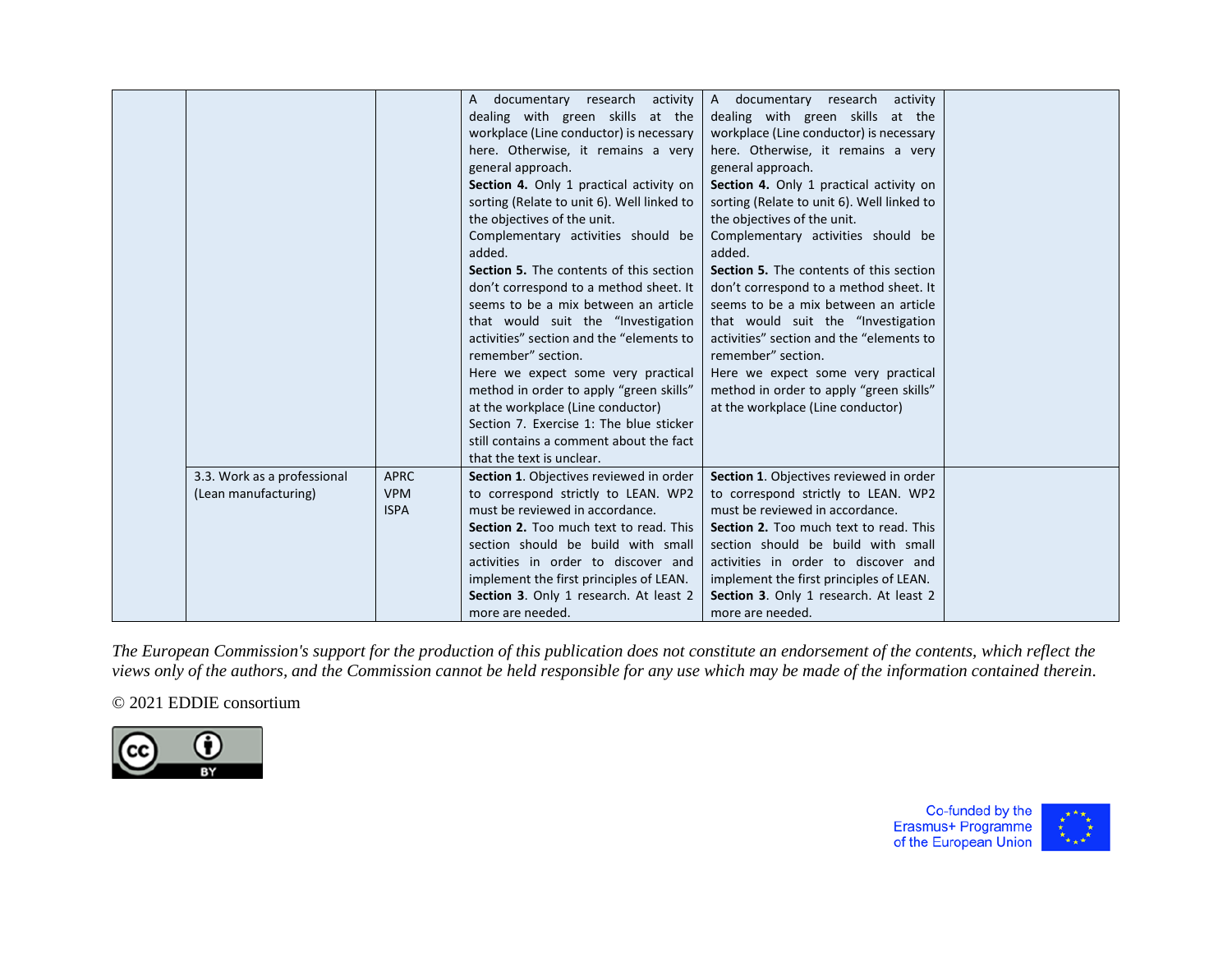|        |                                                                            |                                                   | Section 4. Only 1 practical activity. At<br>least one more is needed. No material<br>listed.<br>Section 5. Part 1: The contents are more<br>elements of knowledge rather than<br>method guidance.<br>Part 2 (websites) : It might too difficult<br>to acquire for a Line conductor. Some<br>simple explanations would be welcome.<br>Section 7. 2 exercises. At least 2 more<br>are needed.                                                                                         | Section 4. Only 1 practical activity. At<br>least one more is needed. No material<br>listed.<br><b>Section 5. Part 1: The contents are more</b><br>elements of knowledge rather than<br>method guidance.<br>Part 2 (websites) : It might too difficult<br>to acquire for a Line conductor. Some<br>simple explanations would be welcome.<br>Section 7. 2 exercises. At least 2 more<br>are needed.                                                                                                                                                                                                                               |                                                                                                                                                                                                                                                                                                                           |
|--------|----------------------------------------------------------------------------|---------------------------------------------------|-------------------------------------------------------------------------------------------------------------------------------------------------------------------------------------------------------------------------------------------------------------------------------------------------------------------------------------------------------------------------------------------------------------------------------------------------------------------------------------|----------------------------------------------------------------------------------------------------------------------------------------------------------------------------------------------------------------------------------------------------------------------------------------------------------------------------------------------------------------------------------------------------------------------------------------------------------------------------------------------------------------------------------------------------------------------------------------------------------------------------------|---------------------------------------------------------------------------------------------------------------------------------------------------------------------------------------------------------------------------------------------------------------------------------------------------------------------------|
| Unit 4 | Apply quality, health, safety,<br>environment rules and<br>procedures      | <b>APRC</b><br><b>VPM</b><br><b>ISPA</b>          | <b>Section 2.</b> Precisions to Q4 ad Q5 must<br>be added in order to guide better<br>guidance to the student.<br>Section 4. 1 or 2 real practical activities<br>in the workshop should be added.<br>Section 6. This section presents lists of<br>items and does not correspond to a<br>"Elements to remember" section.<br>It needs to be reworked.<br>Section 7. The systematic use of web<br>sites could become a problem if they<br>become obsolete or not reachable<br>anymore. | Investigation activity : all the item are<br>dangerous! They all must be checked.<br>This point needs to be reviewed in the<br>teacher's manual.<br>Section 2. Precisions to Q4 ad Q5 must<br>be added in order to guide better<br>guidance to the student.<br>Section 4. 1 or 2 real practical activities<br>in the workshop should be added.<br>Section 6. This section presents lists of<br>items and does not correspond to a<br>"Elements to remember" section.<br>It needs to be reworked.<br>Section 7. The systematic use of web<br>sites could become a problem if they<br>become obsolete or not reachable<br>anymore. | Knowledge and skills have<br>been added in the manual:<br>Quality<br>$\bullet$<br>management standard<br>ISO9000/9001<br>Environmental<br>$\bullet$<br>management standard ISO<br>14000/140001<br>Interpretation of<br>technical data sheets (TDS)<br>and safety data sheets<br>(SDS)<br>They need to be added to<br>WP2. |
| Unit 5 | Diagnose and help solving a<br>dysfunction on a plastic<br>production line | <b>APRC</b><br><b>VPM</b><br>Tredu<br><b>ISPA</b> | Section 1. Some slight differences of<br>writing in the knowledge and the skills<br>with WP2. They need to be reviewed.                                                                                                                                                                                                                                                                                                                                                             | Section 1. Some slight differences of<br>writing in the knowledge and the skills<br>with WP2. They need to be reviewed.                                                                                                                                                                                                                                                                                                                                                                                                                                                                                                          |                                                                                                                                                                                                                                                                                                                           |

## © 2021 EDDIE consortium



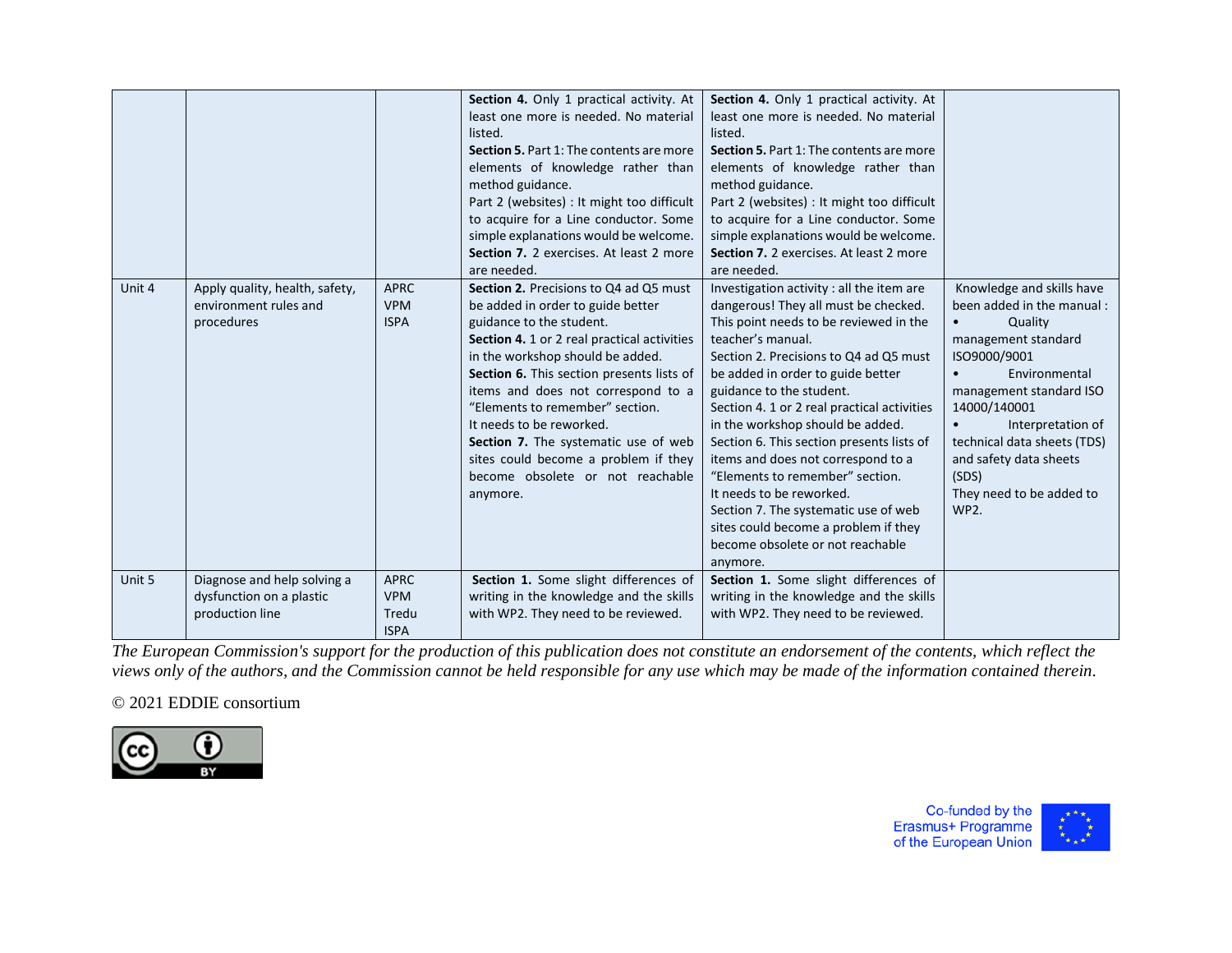| Unit 6 |                                                   | <b>APRC</b>                                       | Section 6. The "machine environment"<br>part should be clarified as what needs<br>to be remembered.                                                                                                                                                                                                                                                                                                                                                                                                                                                                                                                                                                                                                                                                                  | Section 6. The "machine environment"<br>part should be clarified as what needs<br>to be remembered.                                                                                                                                                                                                                                                                                                                                                                                                                                                                                                                                                                                                                                                                                         |                                                                       |
|--------|---------------------------------------------------|---------------------------------------------------|--------------------------------------------------------------------------------------------------------------------------------------------------------------------------------------------------------------------------------------------------------------------------------------------------------------------------------------------------------------------------------------------------------------------------------------------------------------------------------------------------------------------------------------------------------------------------------------------------------------------------------------------------------------------------------------------------------------------------------------------------------------------------------------|---------------------------------------------------------------------------------------------------------------------------------------------------------------------------------------------------------------------------------------------------------------------------------------------------------------------------------------------------------------------------------------------------------------------------------------------------------------------------------------------------------------------------------------------------------------------------------------------------------------------------------------------------------------------------------------------------------------------------------------------------------------------------------------------|-----------------------------------------------------------------------|
|        | Monitoring, checking, sorting<br>out, recording   | <b>VPM</b><br>Tredu<br><b>ISPA</b>                |                                                                                                                                                                                                                                                                                                                                                                                                                                                                                                                                                                                                                                                                                                                                                                                      |                                                                                                                                                                                                                                                                                                                                                                                                                                                                                                                                                                                                                                                                                                                                                                                             | In WP2, the term "sorting<br>out" must be replaced with<br>"sorting". |
|        | <b>Common competencies</b>                        |                                                   |                                                                                                                                                                                                                                                                                                                                                                                                                                                                                                                                                                                                                                                                                                                                                                                      |                                                                                                                                                                                                                                                                                                                                                                                                                                                                                                                                                                                                                                                                                                                                                                                             |                                                                       |
| Unit 7 | Read, interpret and apply<br>engineering drawings | <b>APRC</b><br><b>VPM</b><br>Tredu<br><b>ISPA</b> | Section 2. 5 activities.<br>The activities need to be reviewed.<br>Some are just questions to be<br>answered. No real investigation activity.<br>Excerpt from professional document<br>are not clean. They should be reworked.<br>Section 3. The number is ok but some of<br>them look more like practical activities<br>rather than documentary researches. In<br>the green frames, there should be<br>written the instructions for the<br>research, and not just a title.<br>That needs to be reviewed.<br>For example, research 6: Too many<br>symbols. The instructions should be<br>more precise<br>The presentation of the section must be<br>reworked.<br>Section 5. This section needs to be<br>reworked so it will be more like a<br>method sheet for the line conductor in | <b>Section 2. 5 activities.</b><br>The activities need to be reviewed.<br>Some are just questions to be<br>answered. No real investigation activity.<br>Excerpt from professional document<br>are not clean. They should be reworked.<br>Section 3. The number is ok but some of<br>them look more like practical activities<br>rather than documentary researches. In<br>the green frames, there should be<br>written the instructions for the<br>research, and not just a title.<br>That needs to be reviewed.<br>For example, research 6: Too many<br>symbols. The instructions should be<br>more precise<br>The presentation of the section must be<br>reworked.<br>Section 5. This section needs to be<br>reworked so it will be more like a<br>method sheet for the line conductor in |                                                                       |

# © 2021 EDDIE consortium



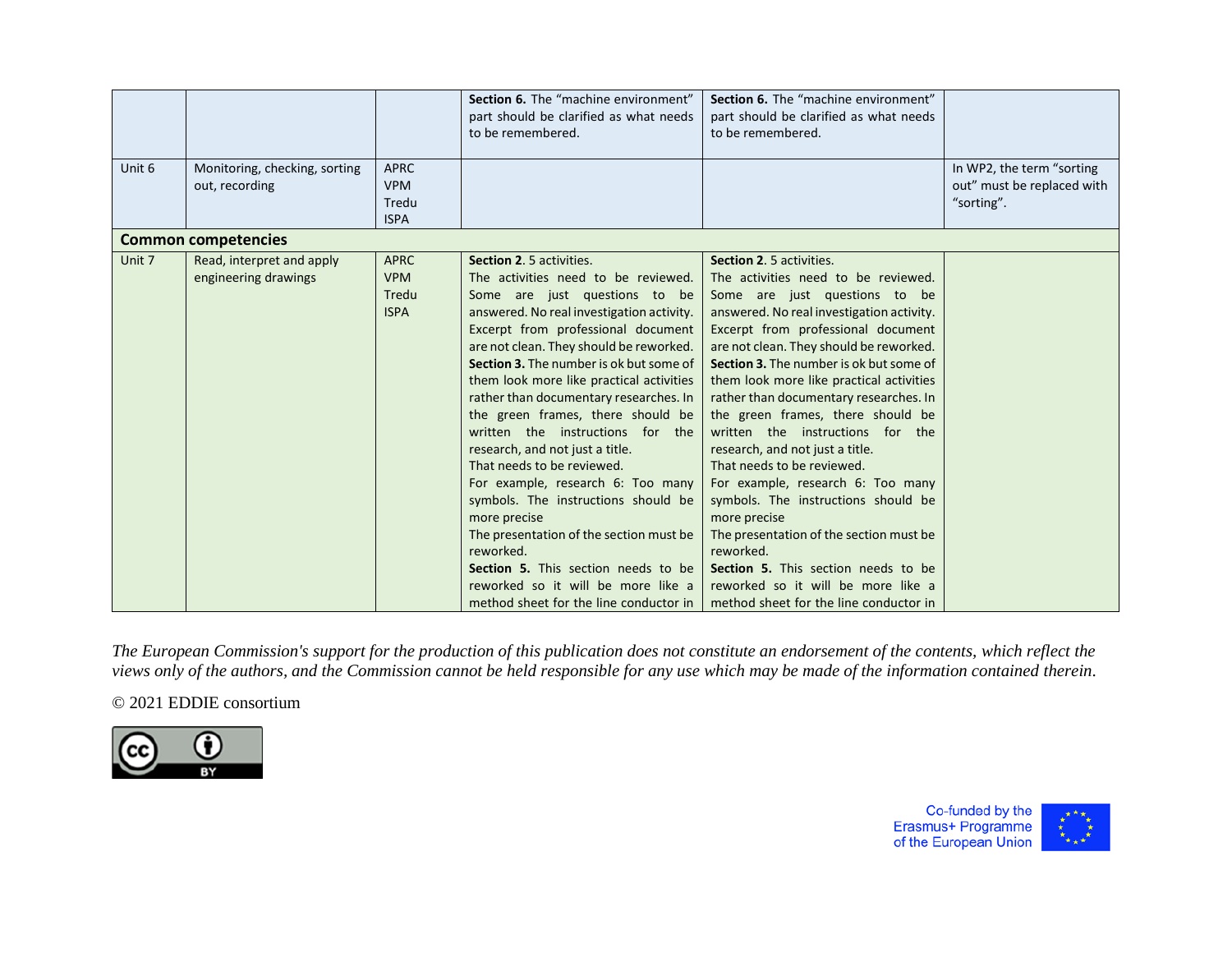|        |                              |             | order to read and interpret technical      | order to read and interpret technical      |  |
|--------|------------------------------|-------------|--------------------------------------------|--------------------------------------------|--|
|        |                              |             | drawings.                                  | drawings.                                  |  |
|        |                              |             | Section 6. Needs to be more detailed.      | Section 6. Needs to be more detailed.      |  |
|        |                              |             | Make sentences (ex: dimensioning).         | Make sentences (ex: dimensioning).         |  |
| Unit 8 | Conduct a digitally operated | <b>APRC</b> | Section 1. The objectives in the unit      | Section 1. The objectives in the unit      |  |
|        | system (Robotics)            | <b>VPM</b>  | correspond to the ones in WP2, except      | correspond to the ones in WP2, except      |  |
|        |                              | Tredu       | for the relational skills:                 | for the relational skills:                 |  |
|        |                              |             | WP2: Report all incidents detected         | WP2: Report all incidents detected         |  |
|        |                              |             | through the console                        | through the console                        |  |
|        |                              |             | Unit: Identifing automation devices and    | Unit: Identifing automation devices and    |  |
|        |                              |             | their possible failures                    | their possible failures                    |  |
|        |                              |             | It is probably the WP2 writing that is     | It is probably the WP2 writing that is     |  |
|        |                              |             | correct since it relates to "relational    | correct since it relates to "relational    |  |
|        |                              |             | skills". The unit one could be a technical | skills". The unit one could be a technical |  |
|        |                              |             | skill Must be reviewed.                    | skill Must be reviewed.                    |  |
|        |                              |             | Section 2. The 5 questions seem too        | Section 2. The 5 questions seem too        |  |
|        |                              |             | general and directing towards that         | general and directing towards that         |  |
|        |                              |             | same knowledge.                            | same knowledge.                            |  |
|        |                              |             | Plus, the answers to the question are      | Plus, the answers to the question are      |  |
|        |                              |             | given right away. They should go to the    | given right away. They should go to the    |  |
|        |                              |             | teacher's<br>manual.<br>No.<br>real        | teacher's<br>manual.<br><b>No</b><br>real  |  |
|        |                              |             | investigations suggested.                  | investigations suggested.                  |  |
|        |                              |             | Even though elements of knowledge          | Even though elements of knowledge          |  |
|        |                              |             | can be given in this section, the purpose  | can be given in this section, the purpose  |  |
|        |                              |             | of this section is to arouse the curiosity | of this section is to arouse the curiosity |  |
|        |                              |             | of the the student and lead him to         | of the the student and lead him to         |  |
|        |                              |             | investigate around different small         | investigate around different small         |  |
|        |                              |             | situations. It is not the case here.       | situations. It is not the case here.       |  |
|        |                              |             | At the end of the section, a long article  | At the end of the section, a long article  |  |
|        |                              |             | about industrial robot. But no             | about industrial robot. But no             |  |
|        |                              |             | investigation activity suggested           | investigation activity suggested           |  |

# © 2021 EDDIE consortium



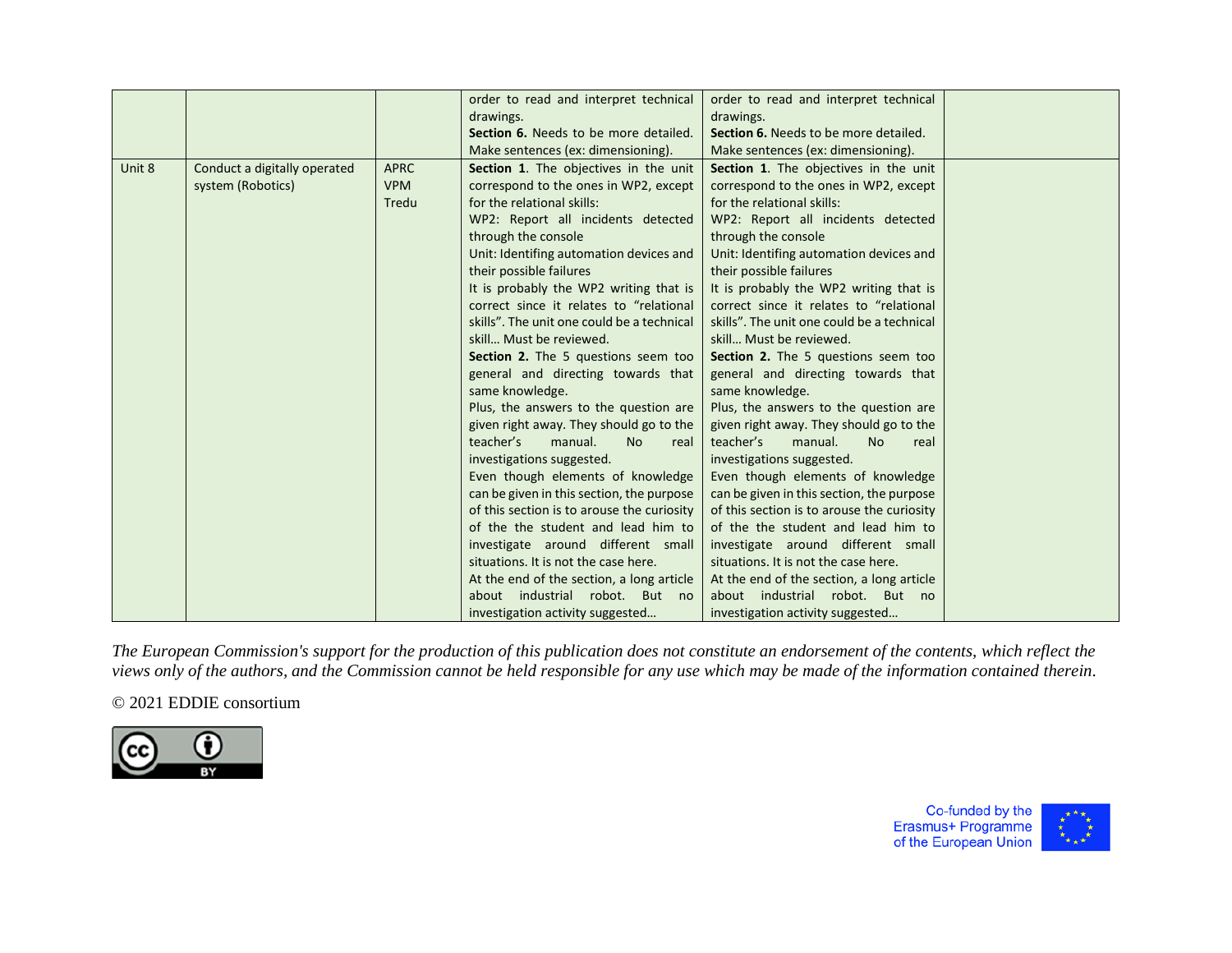| At this point, probably very basic digital        | At this point, probably very basic digital  |  |
|---------------------------------------------------|---------------------------------------------|--|
| notions should be treated so that the             | notions should be treated so that the       |  |
| conductor can<br>grab<br>line<br>the              | conductor can<br>grab<br>line<br>the        |  |
| of digital<br>fundamental principles              | fundamental principles<br>of digital        |  |
| systems. This section should be                   | systems. This section should be             |  |
| reworked.                                         | reworked.                                   |  |
| Section 3. Again, a long section with             | Section 3. Again, a long section with       |  |
| many elements of knowledge. But only              | many elements of knowledge. But only        |  |
| 1 research activity suggested.                    | 1 research activity suggested.              |  |
| The approach is not here the approach             | The approach is not here the approach       |  |
| of a "documentary research", although             | of a "documentary research", although       |  |
| all the information given is interesting.         | all the information given is interesting.   |  |
| But with this approach, the student can           | But with this approach, the student can     |  |
| only read the paragraph and try to                | only read the paragraph and try to          |  |
| acquire knowledge just as he would do             | acquire knowledge just as he would do       |  |
| it in a "book". There is no added value           | it in a "book". There is no added value     |  |
| relating to real activities by the student.       | relating to real activities by the student. |  |
| This section should be reworked.                  | This section should be reworked.            |  |
| <b>Section 4.</b> 2 "practical activities". These | Section 4. 2 "practical activities". These  |  |
| a not real practical activities. Actually,        | a not real practical activities. Actually,  |  |
| The student is supposed to fill in a              | The student is supposed to fill in a        |  |
| document with what he observes.                   | document with what he observes.             |  |
| The 2 "issues" are the same. We should            | The 2 "issues" are the same. We should      |  |
| find here real practical activities.              | find here real practical activities.        |  |
| No material listed. Interesting pictures          | No material listed. Interesting pictures    |  |
| but too few comments. This section                | but too few comments. This section          |  |
| should be reworked.                               | should be reworked.                         |  |
|                                                   |                                             |  |
| Section 6. 4 pages for the "elements to           | Section 6. 4 pages for the "elements to"    |  |
| remember" seems too long. Could it be             | remember" seems too long. Could it be       |  |
| shortened?                                        | shortened?                                  |  |
| <b>Section 7.</b> 8 "tasks". They all deal with   | Section 7. 8 "tasks". They all deal with    |  |
| sensors.                                          | sensors.                                    |  |

# © 2021 EDDIE consortium



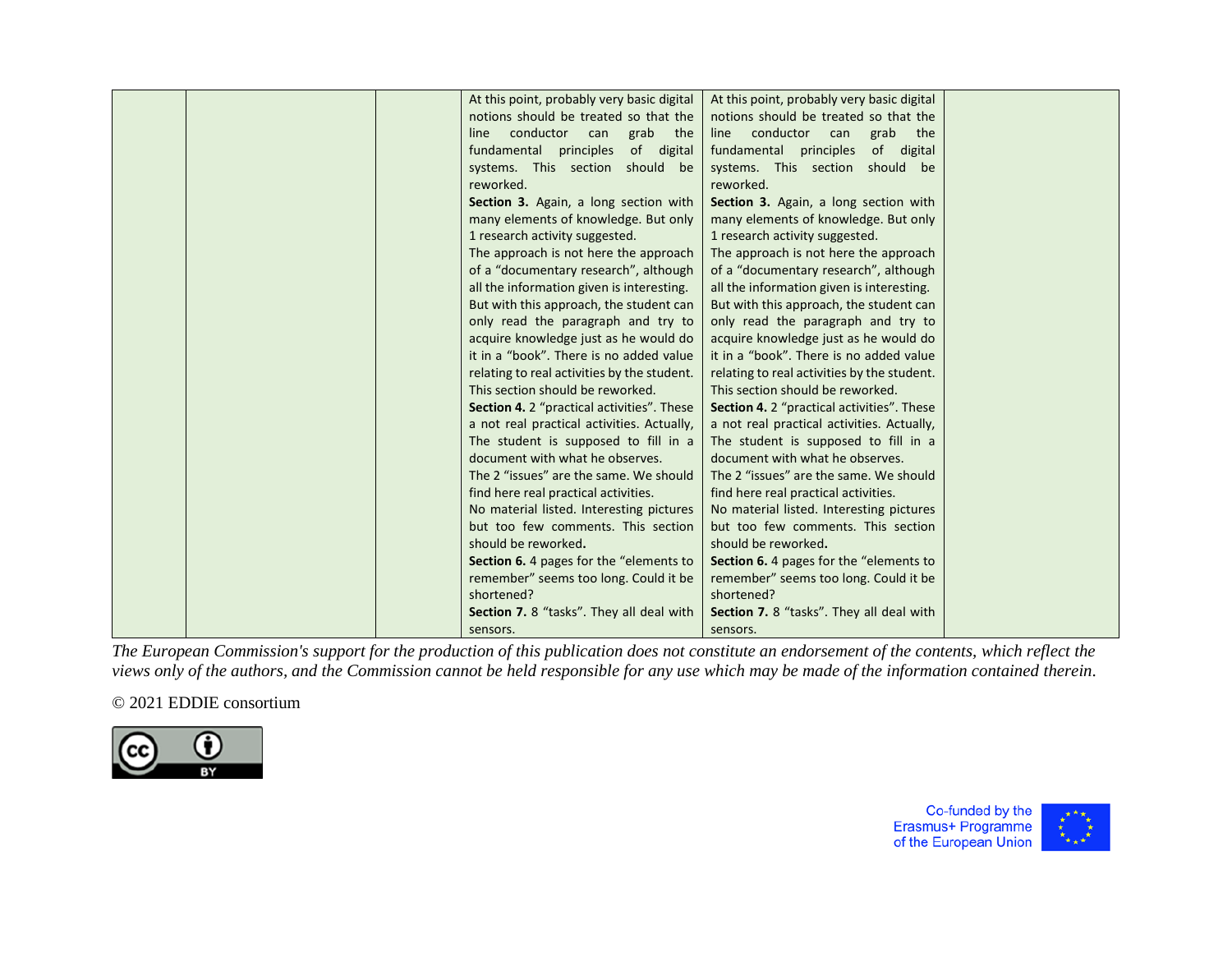|                |                                                                 |                                                   | Actually they are multiple choice<br>questions. The questions seem very<br>difficult to answer with regard to the<br>notions that have been developed in<br>the other sections.<br>Some different exercises about digital<br>systems would be welcome here (Not<br>just multiple choice).                                    | Actually they are multiple choice<br>questions. The questions seem very<br>difficult to answer with regard to the<br>notions that have been developed in<br>the other sections.<br>Some different exercises about digital<br>systems would be welcome here (Not<br>just multiple choice).                                                                                                              |  |
|----------------|-----------------------------------------------------------------|---------------------------------------------------|------------------------------------------------------------------------------------------------------------------------------------------------------------------------------------------------------------------------------------------------------------------------------------------------------------------------------|--------------------------------------------------------------------------------------------------------------------------------------------------------------------------------------------------------------------------------------------------------------------------------------------------------------------------------------------------------------------------------------------------------|--|
| Unit 9         | Know main characteristics of<br>plastic materials               | <b>APRC</b><br><b>VPM</b><br>Tredu<br><b>ISPA</b> | Section 3. Some contain interesting<br>articles. But some don't (Ex: Activities 1<br>and 2). Some activities look more like<br>"investigation activities" rather than<br>like "documentary research" (Ex:<br>Research 3)<br>This section needs to be slightly<br>reworked.<br>Section 5. Thermoset table is not<br>complete. | The answers given in the teacher's<br>manual are largely insufficient.<br>Section 3. Some contain interesting<br>articles. But some don't (Ex: Activities 1<br>and 2). Some activities look more like<br>"investigation activities" rather than<br>like "documentary research" (Ex:<br>Research 3)<br>This section needs to be slightly<br>reworked.<br>Section 5. Thermoset table is not<br>complete. |  |
|                | Core competencies                                               |                                                   |                                                                                                                                                                                                                                                                                                                              |                                                                                                                                                                                                                                                                                                                                                                                                        |  |
| Unit 10        | Operate equipment for<br>manufacturing of plastic<br>composites | <b>APRC</b><br><b>VPM</b><br><b>ISPA</b>          | Section 2. The photographs should be<br>bigger.                                                                                                                                                                                                                                                                              | Section 2. The photographs should be<br>bigger.                                                                                                                                                                                                                                                                                                                                                        |  |
| <b>Unit 11</b> | Operate injection moulding<br>equipment                         | <b>APRC</b><br><b>VPM</b><br>Tredu<br><b>ISPA</b> | Section 1. Same objectives ass in WP2.<br>Just a very slight difference of<br>formulation in underspinning relational<br>skills ("Taking part in" instead of<br>"participating to").                                                                                                                                         | Section 1. Same objectives ass in WP2.<br>Just a very slight difference of<br>formulation in underspinning relational<br>skills ("Taking part in" instead of<br>"participating to").                                                                                                                                                                                                                   |  |

© 2021 EDDIE consortium



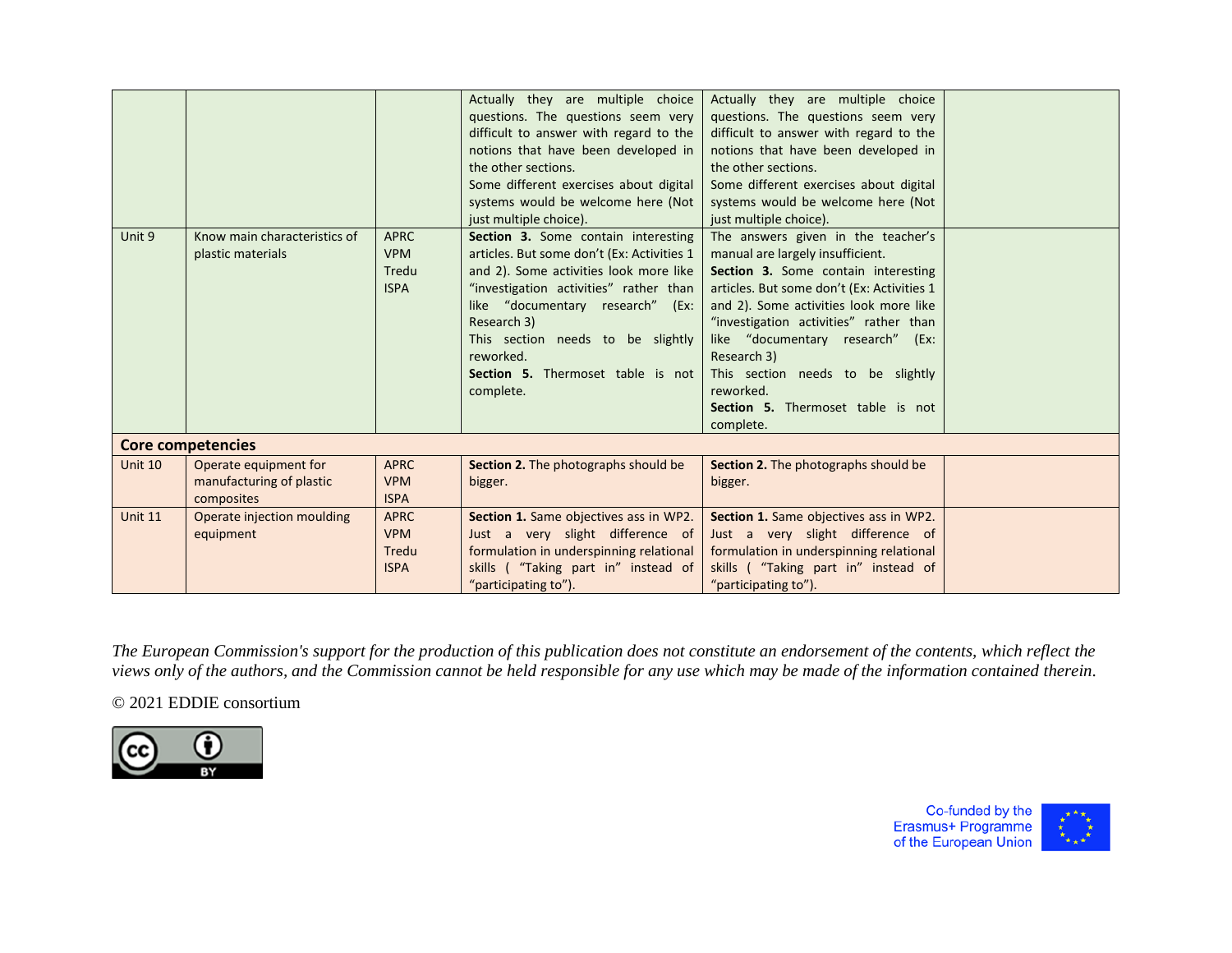|         |                                        |                                                   | Section 3. The articles should be more<br>developped for some parts of the<br>section.<br>Section 4. Only 1 practical activity.<br>The section should be structured as in<br>the other processes units so that all will<br>be coherent. This point should be<br>reviewed.<br>Section 5. The method sheet is ok.<br>although some guidance sentences<br>would be welcome.                                                                                                                                                                                                                                                                                                                                                | Section 3. The articles should be more<br>developped for some parts of the<br>section.<br>Section 4. Only 1 practical activity.<br>The section should be structured as in<br>the other processes units so that all will<br>be coherent. This point should be<br>reviewed.<br>Section 5. The method sheet is ok,<br>although some guidance sentences<br>would be welcome.                                                                                                                                                                                                                                                                                                                               |                                                                      |
|---------|----------------------------------------|---------------------------------------------------|-------------------------------------------------------------------------------------------------------------------------------------------------------------------------------------------------------------------------------------------------------------------------------------------------------------------------------------------------------------------------------------------------------------------------------------------------------------------------------------------------------------------------------------------------------------------------------------------------------------------------------------------------------------------------------------------------------------------------|--------------------------------------------------------------------------------------------------------------------------------------------------------------------------------------------------------------------------------------------------------------------------------------------------------------------------------------------------------------------------------------------------------------------------------------------------------------------------------------------------------------------------------------------------------------------------------------------------------------------------------------------------------------------------------------------------------|----------------------------------------------------------------------|
| Unit 12 | Operate blow moulding<br>equipment     | <b>APRC</b><br><b>VPM</b><br><b>ISPA</b>          | <b>Section 3.</b> 5 researches suggested. Just<br>missing some text (Article) to support<br>the diagrams and schematics.                                                                                                                                                                                                                                                                                                                                                                                                                                                                                                                                                                                                | <b>Section 3.</b> 5 researches suggested. Just<br>missing some text (Article) to support<br>the diagrams and schematics.                                                                                                                                                                                                                                                                                                                                                                                                                                                                                                                                                                               | The objectives (knowledge)<br>and skills) must be updated<br>in WP2. |
| Unit 13 | Operate plastic extrusion<br>equipment | <b>APRC</b><br><b>VPM</b><br>Tredu<br><b>ISPA</b> | Section 2. The section is mainly built as<br>a document at the disposal of the<br>student during a course given by the<br>teacher. Many "fill the gap" paragraphs.<br>Not much investigation activities<br>suggested. Some should be added.<br>For the questions asked, it seems<br>difficult to put the students in an<br>investigation activity.<br>However the section is rather complete.<br><b>Section</b><br>documentary<br>3.<br>Some<br>researches are lacking explainations in<br>order to put the student in good<br>conditions of work.<br><b>Section 5.</b> Table with defects<br>parameters. This table is empty and<br>then is presented as an exercise. But in<br>this section, no exercise is expected. | Section 2. The section is mainly built as<br>a document at the disposal of the<br>student during a course given by the<br>teacher. Many "fill the gap" paragraphs.<br>Not much investigation activities<br>suggested. Some should be added.<br>For the questions asked, it seems<br>difficult to put the students in an<br>investigation activity.<br>However the section is rather complete.<br>Section 3. Some<br>documentary<br>researches are lacking explainations in<br>order to put the student in good<br>conditions of work.<br>Section 5. Table with<br>defects<br>parameters. This table is empty and<br>then is presented as an exercise. But in<br>this section, no exercise is expected. | The objectives (knowledge)<br>and skills) must be updated<br>in WP2. |

# © 2021 EDDIE consortium



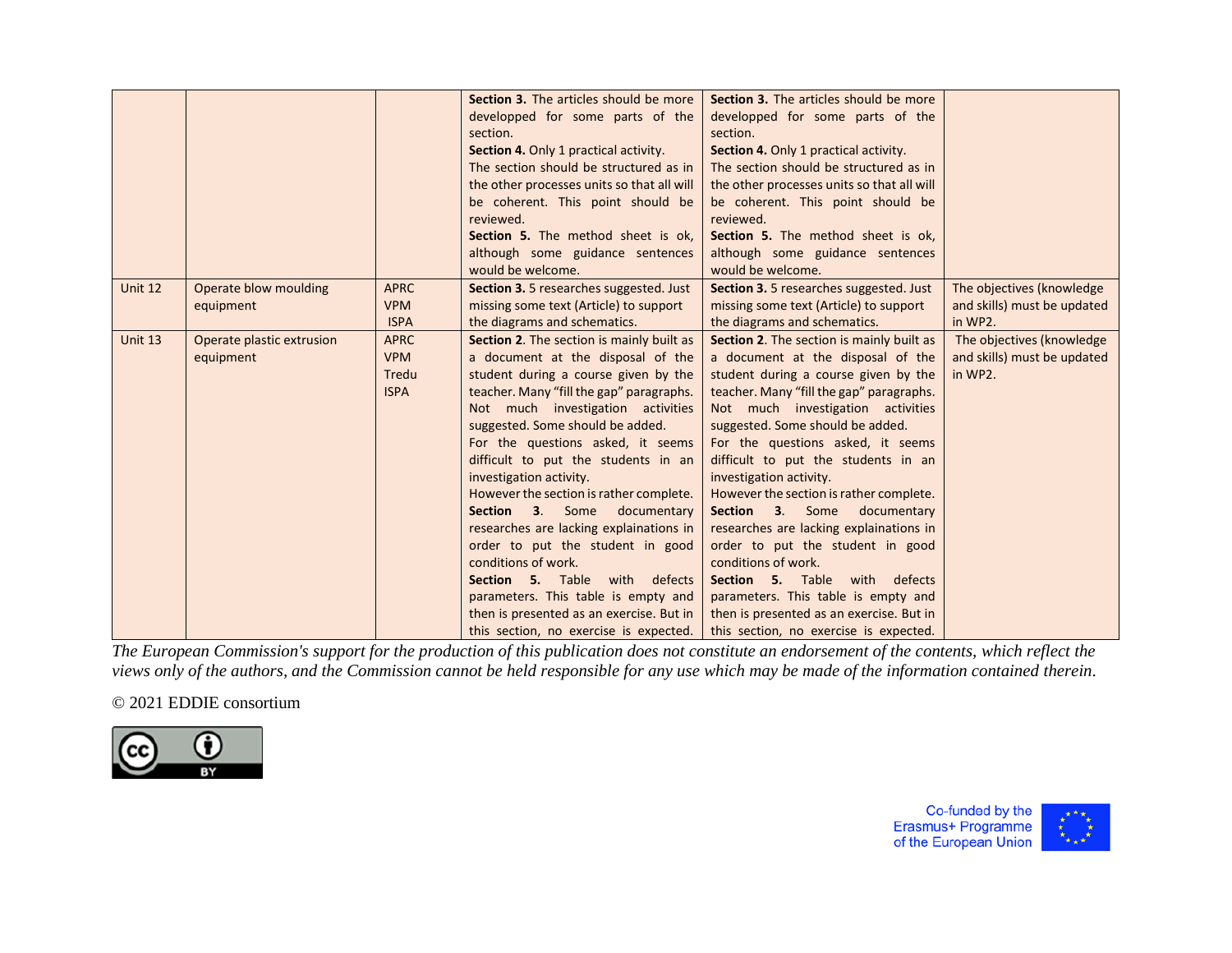|         |                                                  |                                          | The student must find here method<br>tools.<br>Suggestion: keep this same table here,<br>filling out with the answers (See<br>teacher's manual.<br>3) Process setting sheet: Ok<br>4) extrusion line preparation: Ok<br>5) Parts control diagram: Ok<br>Section 6. Some sentences<br>are<br>necessary to give structure to the<br>paragraph and then emphasize what is<br>really important.                                                                                                                                                                                             | The student must find here method<br>tools.<br>Suggestion: keep this same table here,<br>filling out with the answers (See<br>teacher's manual.<br>3) Process setting sheet: Ok<br>4) extrusion line prepartion: Ok<br>5) Parts control diagram: Ok<br>Section 6. Some sentences are<br>necessary to give structure to the<br>paragraph and then emphasize what is<br>really important.                                                                                                                                                                              |  |
|---------|--------------------------------------------------|------------------------------------------|-----------------------------------------------------------------------------------------------------------------------------------------------------------------------------------------------------------------------------------------------------------------------------------------------------------------------------------------------------------------------------------------------------------------------------------------------------------------------------------------------------------------------------------------------------------------------------------------|----------------------------------------------------------------------------------------------------------------------------------------------------------------------------------------------------------------------------------------------------------------------------------------------------------------------------------------------------------------------------------------------------------------------------------------------------------------------------------------------------------------------------------------------------------------------|--|
| Unit 14 | Operate thermoforming<br>equipment               | <b>APRC</b><br><b>VPM</b><br><b>ISPA</b> | Section 1. Just one slight modification<br>must be brought in both: In the skills<br>sections, the verbs have to be<br>conjugated with gerundive "ing".<br><b>Section 5.</b> Table to be filled out : Good<br>but this is not a "method" but rather an<br>exercise to be displacd into another<br>section of the unit (ex: documentary<br>research).<br>Section 7. In exercise n° 4, The table of<br>defects appears twice. One must be<br>removed.<br>framework of the<br>-Follow the<br>"thermoforming" unit insert a sentence<br>"follow<br>instructions<br>form<br>your<br>teacher" | Section 1. Just one slight modification<br>must be brought in both: In the skills<br>sections, the verbs have to be<br>conjugated with gerundive "ing".<br>Section 5. Table to be filled out : Good<br>but this is not a "method" but rather an<br>exercise to be displacd into another<br>section of the unit (ex: documentary<br>research).<br>Section 7. In exercise n° 4, The table of<br>defects appears twice. One must be<br>removed.<br>-Follow the framework of the<br>"thermoforming" unit insert a<br>sentence "follow instructions form<br>vour teacher" |  |
| Unit 15 | Operate equipment of<br>manufacturing of plastic | <b>APRC</b><br><b>VPM</b>                | Section 1. The objectives are the same<br>as in WP2 but the wording is not exactly                                                                                                                                                                                                                                                                                                                                                                                                                                                                                                      | Section 1. The objectives are the same<br>as in WP2 but the wording is not exactly                                                                                                                                                                                                                                                                                                                                                                                                                                                                                   |  |
|         | composites                                       | Tredu                                    | the same. It must be reviewed.                                                                                                                                                                                                                                                                                                                                                                                                                                                                                                                                                          | the same. It must be reviewed.                                                                                                                                                                                                                                                                                                                                                                                                                                                                                                                                       |  |

# © 2021 EDDIE consortium



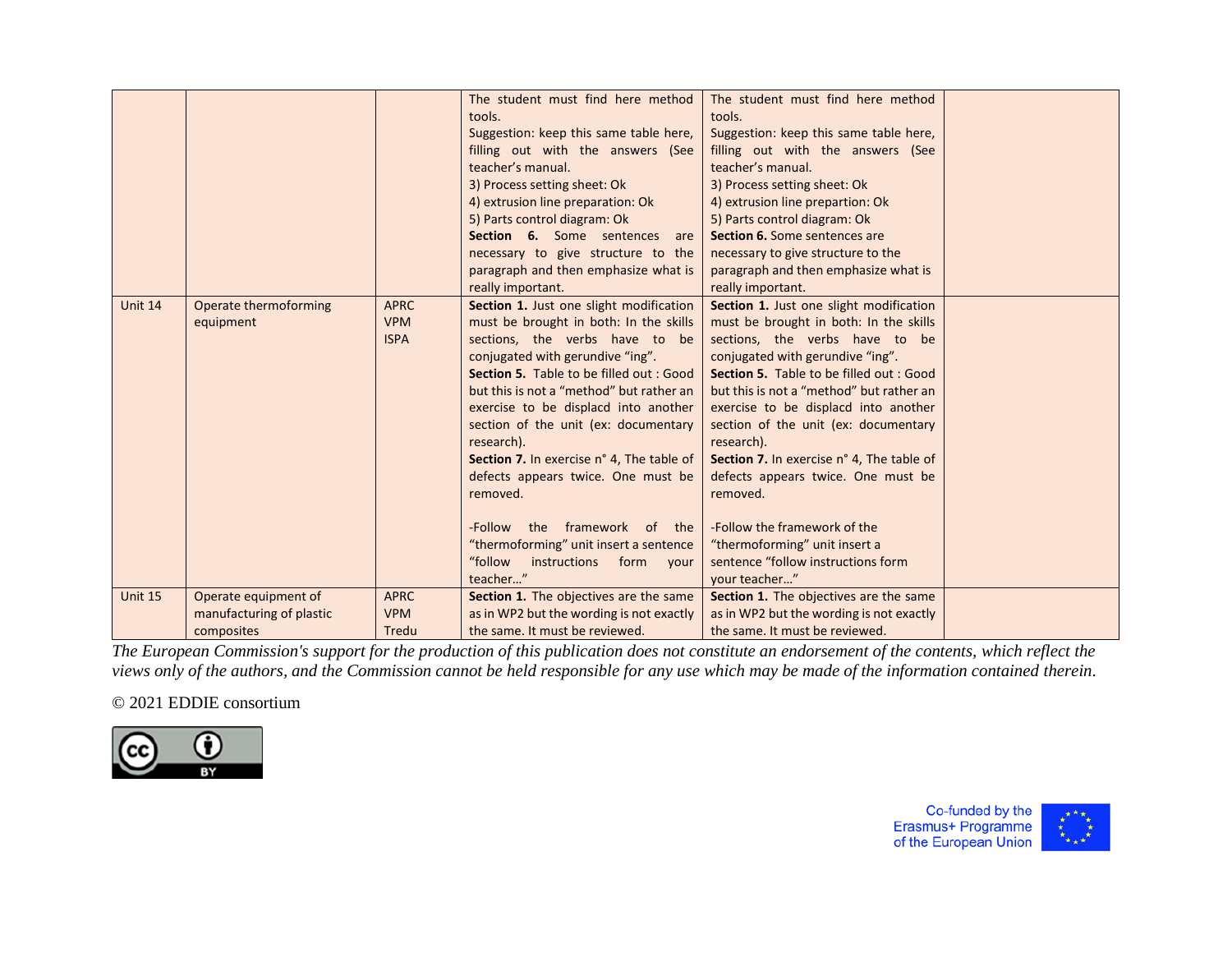|                |                     |             | Section 2. Questions 3 and 4 are not<br>investigation activities. The student's is<br>just asked to read and learn the<br>contents. They must be reworked in<br>order to make them real investigation<br>activities.<br>Section 3. Article missing. One must be<br>included.<br>Section 4. Only 1 activity.<br>At least 2 other activities should be<br>added. If possible, it should be<br>presented like the practical activities in<br>other units (See particularly unit 14).<br>Section 5. Too much content. It does<br>not look like a method sheet but rather<br>like a book chapter. This content should<br>probably be dispalced into another | Section 2. Questions 3 and 4 are not<br>investigation activities. The student's is<br>just asked to read and learn the<br>contents. They must be reworked in<br>order to make them real investigation<br>activities.<br>Section 3. Article missing. One must be<br>included.<br>Section 4. Only 1 activity.<br>At least 2 other activities should be<br>added. If possible, it should be<br>presented like the practical activities in<br>other units (See particularly unit 14).<br>Section 5. Too much content. It does<br>not look like a method sheet but rather<br>like a book chapter. This content should<br>probably be dispalced into another |  |
|----------------|---------------------|-------------|--------------------------------------------------------------------------------------------------------------------------------------------------------------------------------------------------------------------------------------------------------------------------------------------------------------------------------------------------------------------------------------------------------------------------------------------------------------------------------------------------------------------------------------------------------------------------------------------------------------------------------------------------------|--------------------------------------------------------------------------------------------------------------------------------------------------------------------------------------------------------------------------------------------------------------------------------------------------------------------------------------------------------------------------------------------------------------------------------------------------------------------------------------------------------------------------------------------------------------------------------------------------------------------------------------------------------|--|
|                |                     |             | content should be reworked in order to<br>present what really needs to be<br>remembered.                                                                                                                                                                                                                                                                                                                                                                                                                                                                                                                                                               | content should be reworked in order to<br>present what really needs to be<br>remembered.                                                                                                                                                                                                                                                                                                                                                                                                                                                                                                                                                               |  |
|                |                     |             | Section 7. Only one exercise presented<br>in the form of 9 steps. Sentences are                                                                                                                                                                                                                                                                                                                                                                                                                                                                                                                                                                        | Section 7. Only one exercise presented<br>in the form of 9 steps. Sentences are                                                                                                                                                                                                                                                                                                                                                                                                                                                                                                                                                                        |  |
|                |                     |             | missing. For some steps, it is not clearly                                                                                                                                                                                                                                                                                                                                                                                                                                                                                                                                                                                                             | missing. For some steps, it is not clearly                                                                                                                                                                                                                                                                                                                                                                                                                                                                                                                                                                                                             |  |
|                |                     |             | explained what is expected form the                                                                                                                                                                                                                                                                                                                                                                                                                                                                                                                                                                                                                    | explained what is expected form the                                                                                                                                                                                                                                                                                                                                                                                                                                                                                                                                                                                                                    |  |
|                |                     |             | student. Must be reviewed. At least 3                                                                                                                                                                                                                                                                                                                                                                                                                                                                                                                                                                                                                  | student. Must be reviewed. At least 3                                                                                                                                                                                                                                                                                                                                                                                                                                                                                                                                                                                                                  |  |
|                |                     |             | more exercises should be added.                                                                                                                                                                                                                                                                                                                                                                                                                                                                                                                                                                                                                        | more exercises should be added.                                                                                                                                                                                                                                                                                                                                                                                                                                                                                                                                                                                                                        |  |
| <b>Unit 16</b> | Finish products and | <b>APRC</b> | Section 1. The objectives are not                                                                                                                                                                                                                                                                                                                                                                                                                                                                                                                                                                                                                      | Section 1. The objectives are not                                                                                                                                                                                                                                                                                                                                                                                                                                                                                                                                                                                                                      |  |
|                | components          | <b>VPM</b>  | exactly the same as in WP2. It must be                                                                                                                                                                                                                                                                                                                                                                                                                                                                                                                                                                                                                 | exactly the same as in WP2. It must be                                                                                                                                                                                                                                                                                                                                                                                                                                                                                                                                                                                                                 |  |
|                |                     | Tredu       | reviewed.                                                                                                                                                                                                                                                                                                                                                                                                                                                                                                                                                                                                                                              | reviewed.                                                                                                                                                                                                                                                                                                                                                                                                                                                                                                                                                                                                                                              |  |
|                |                     | <b>ISPA</b> |                                                                                                                                                                                                                                                                                                                                                                                                                                                                                                                                                                                                                                                        |                                                                                                                                                                                                                                                                                                                                                                                                                                                                                                                                                                                                                                                        |  |

# © 2021 EDDIE consortium